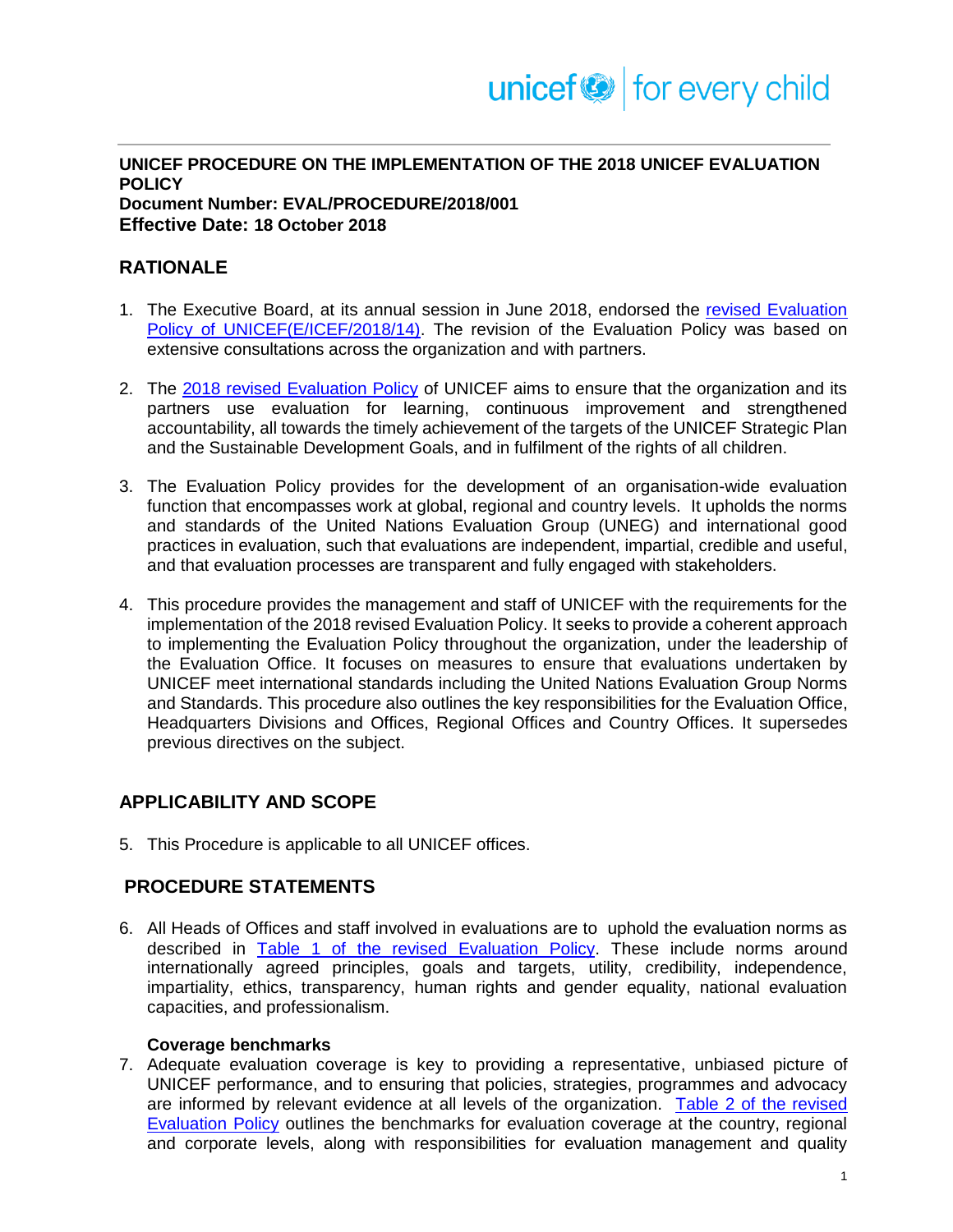assurance. Heads of Offices are to meet the assigned coverage benchmarks in a timely manner.

- 8. Heads of Offices are to pay particular attention to meeting the coverage benchmarks on: (a) conducting at least one country *thematic evaluation* per year by each country office, except for small offices, which may conduct three such evaluations per programme cycle; (b) *country programme evaluations* by regional offices at least once every two country programme cycles or once per programme cycle if monitoring and audit information points to a significant shift in the programming context or a significant increase in the level of risk; (c) *evaluation of humanitarian response* by various levels of the organization as specified in the Evaluation Policy; (d) *multi-country regional and corporate evaluations* by regional offices and the Evaluation Office respectively.
- 9. Offices will work with Governments, UN entities and other partners to advance *country-led evaluations* to support achievement of the Sustainable Development Goals, joint *and systemwide evaluations*, and *national evaluation capacity development*, recognizing the benefits of promoting learning, shared accountability and reduced transaction costs.

### **Timeliness of evaluations**

- 10. To meet the coverage benchmarks for evaluations, Offices are to link these to their decisionmaking schedules in a timely manner:
	- 9.1 Regional Directors, Country Representatives and the Director of Evaluation should ensure that country programme evaluations are in sync with the country programme and UNDAF cycles and other programme review opportunities at the country level.
	- 9.2 The timing of multi-country evaluations, country thematic evaluations and country-led evaluations should relate to planning and budget cycles of government and key partners.
	- 9.3 Office work plans and budgets, and review processes should be informed by evaluation evidence.
	- 9.4 At the global level, the schedule for corporate evaluations should harmonize with UNICEF planning and budgeting cycles as well as the mechanisms established by Member States to review progress towards the Sustainable Development Goals. The Director of Evaluation will provide guidance on improving the timeliness of evaluations, including for fast-changing humanitarian contexts.

#### **Quality assurance**

- 11. Enhancing quality is a key objective even as we increase the number and timeliness of evaluations. The Evaluation Office will provide technical guidance for purposes of enhancing the quality of evaluations and related quality assurance processes at all levels of the organization.
- 12. The Evaluation Office should actively support capacity development for staff at all levels of the organization – in technical skills as well as in professional conduct.
- 13. Heads of Offices and Evaluation Specialists should ensure that the provisions of the Evaluation Policy for quality assurance are enforced. In accordance with technical guidance issued by the Evaluation Office, Regional Offices should strengthen quality assurance for evaluations managed by the Country Offices, and the Evaluation Office should do the same for those managed by the Regional Offices.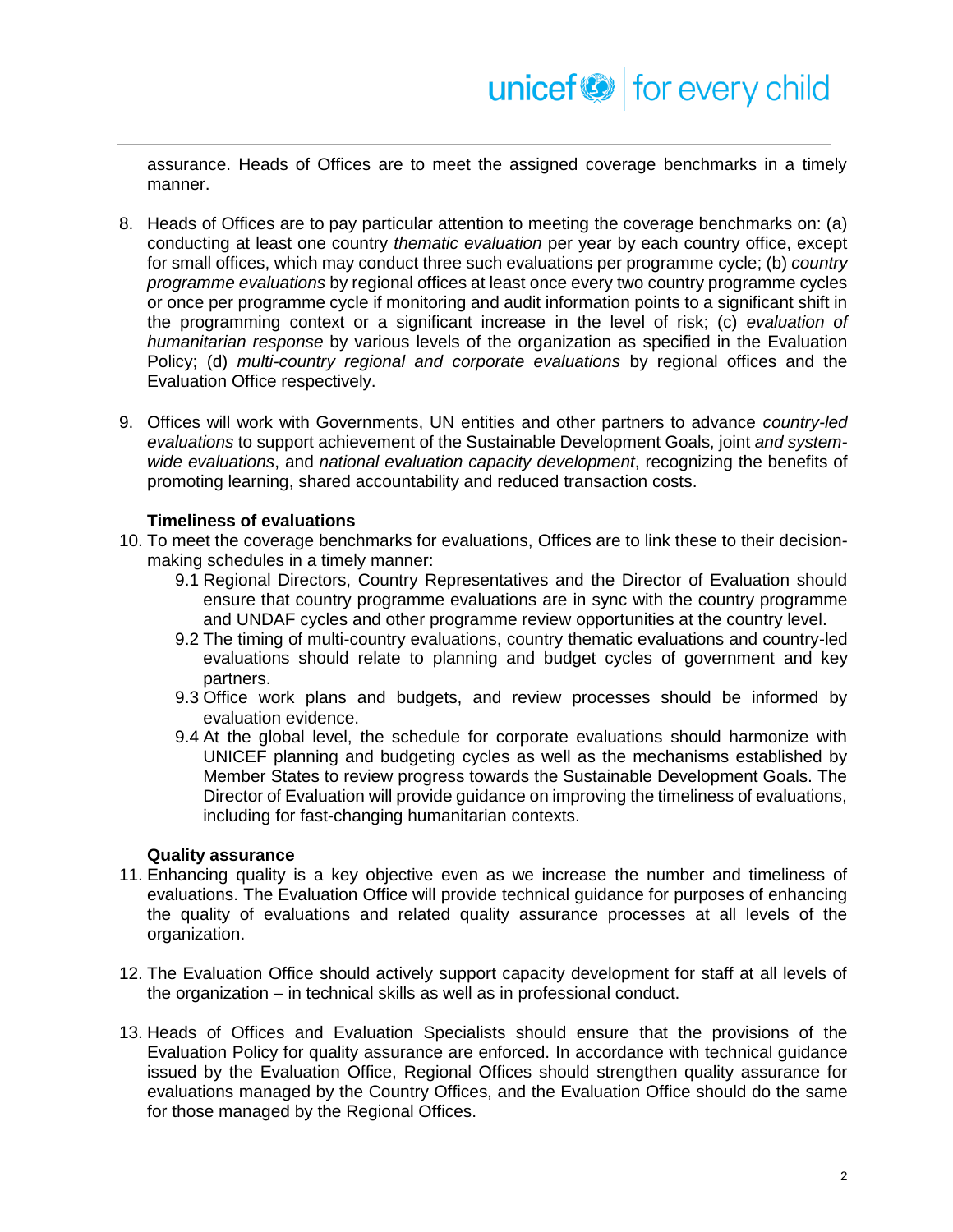14. The Evaluation Office should also continue to ensure that the system for providing feedback to Offices on the quality of evaluations (the Global Evaluation Reports Oversight System - GEROS) is periodically reviewed and remains credible.

### **Enhancing use of evaluations**

- 15. Enhancing the use of evaluations is a central element of the Evaluation Policy. Heads of Offices are to plan for the use of evaluations even as these are being designed. The Director of Evaluation, working with Heads of Offices should invest in innovative technologies to advance the use evaluations, including platforms for connecting evaluators with users of evaluation evidence.
- 16. Offices must prepare a formal management response to evaluation recommendations and make arrangements to maximize the use of evaluation results. Managers should ensure that evaluation recommendations feed into key decisions taken in Offices.
- 17. Except under conditions specified by the Evaluation Policy, all evaluation reports and management responses will be made public by the Evaluation Office. The Evaluation Office will continue to maintain a system for recording and reporting on the status of implementation of management response actions.

#### **Evaluation funding**

- 18. All levels of the organization should ensure necessary funding for the evaluation function as informed by the provisions of the Evaluation Policy. Heads of Offices should institute measures through Office Management Plans, Country Programme Management Plans and annual budgets to ensure adequate funding for evaluations to support attaining the coverage benchmarks, quality assurance, and reaching the target of utilizing at least 1 percent of programme resources on evaluation in UNICEF.
- 19. UNICEF will prioritize the establishment of a pooled fund to support evaluation capacity enhancement, especially in support of Country Offices; professionalization of the function; innovation in evaluation; and strategic evaluations. The Evaluation Office and Division of Finance, Administration and Management will provide guidelines on the administration of the evaluation pooled fund.
- 20. The Field Results Group will strengthen the organization's programming procedures and planning systems to facilitate improved evaluation planning and budgeting, and related expenditure monitoring. This will include strengthening of guidance on the programme structure in VISION to explicitly require planning and budgeting for evaluation.

## **PROCEDURE ELEMENTS**

#### **Key accountabilities for implementing the Evaluation Policy**

- 21. Divisional Directors, Regional Directors and Country Representatives should ensure that programmes and initiatives are designed in a way that permits evaluation at a later stage (founded on well-defined objectives, supported by a theory of change, have baseline information).
- 22. Regional Directors and Country Representatives should institute appropriate management arrangements to ensure the utility, credibility, and independence of evaluations at the regional and country levels according to the United Nations Evaluation Group norms and standards,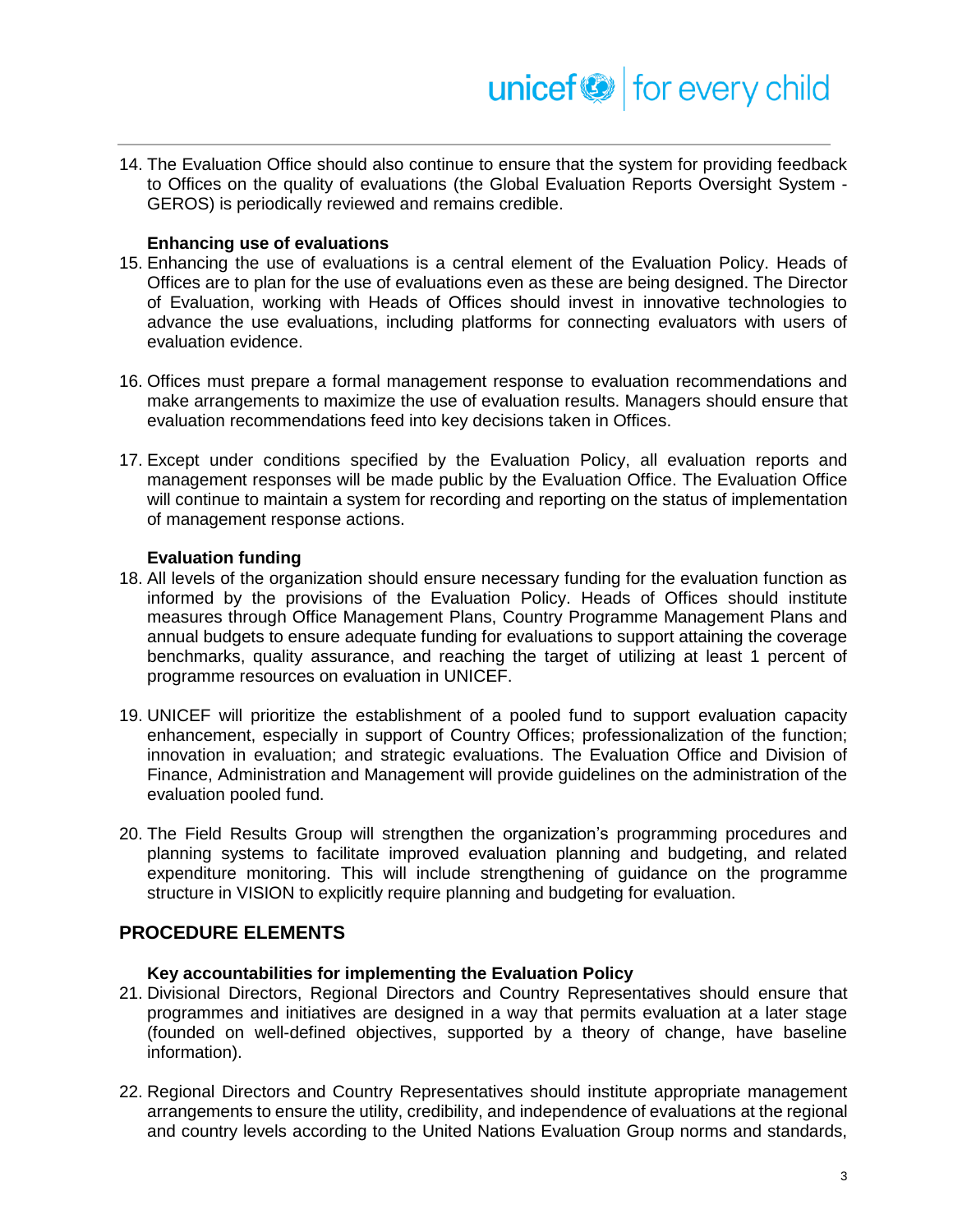including ethical standards. They should also ensure that adequate human resources and funds are provided to conduct and manage evaluations.

- 23. Furthermore, Regional Directors, Country Representatives, the Director of Human Resources, and the Director of Evaluation should ensure that provisions of the evaluation policy for reporting lines are implemented. For Regional Evaluation Advisers, Regional Directors should provide management oversight and guidance, and the Director of Evaluation provides technical guidance, in accordance with the areas specified in the Evaluation Policy. Country Office Evaluation Specialists (or staff assigned to manage evaluations at the country level) should report to the Country Representative in matters related to evaluation. The Country Representative should also ensure that the assigned staff are provided the necessary environment and support, and needed independence from programme planning and implementation to fully manage evaluations in accordance with the norms, coverage benchmarks and quality assurance standards of the [evaluation policy.](https://www.unicef.org/about/execboard/files/2018-14-Revised_Eval-ODS-EN.pdf)
- 24. Furthermore, Regional Directors should on the basis of Country Programme Management Plans, Office Management Plans, and the PBR approval processes institute measures to implement provisions of the evaluation policy on reporting lines of staff managing evaluations at both regional and country levels.
- 25. Regional Directors, Country Representatives and the Director of Evaluation should ensure that completed evaluations are submitted by relevant evaluation managers to the UNICEF online evaluation database on a timely basis and that evaluation findings are disseminated to relevant stakeholders.
- 26. Division Directors, Regional Directors and Country Representatives should submit the management response to evaluation recommendations through the UNICEF online evaluation database; and they should also ensure that appropriate management response actions are implemented.
- 27. Regional Offices should develop action plans in support of their accountabilities as defined in the Evaluation Policy. The action plans should specify measures to enforce provisions of the Evaluation Policy with respect to the norms and standards, coverage benchmarks, quality assurance standards, use of evaluations and efforts to achieve the 1% evaluation spending target.
- 28. Country Offices are requested to revise their Costed Evaluation Plans in response to the provisions of the revised evaluation policy, including coverage benchmarks, budgets, quality assurance requirements, use of evaluations and support for National Evaluation Capacity Development (NECD), and present these to their Regional Director and the Director of Evaluation. Country Offices should also update their entries in the organization's evaluation planning and information management systems to reflect the coverage benchmarks of the revised evaluation policy.
- 29. The Evaluation Office has a dual role: implementing a programme of independent corporate evaluations, and providing leadership and oversight to the entire evaluation function of UNICEF. It will lead in developing appropriate approaches and methodologies, monitor the performance of Offices in the implementation of the Evaluation Policy, and implement a professional development programme for all staff engaged in evaluation as well as their key partners. It will work closely with the Regional Offices to ensure adequate quality assurance services, especially to Country Offices. It will also work closely with the Division of Human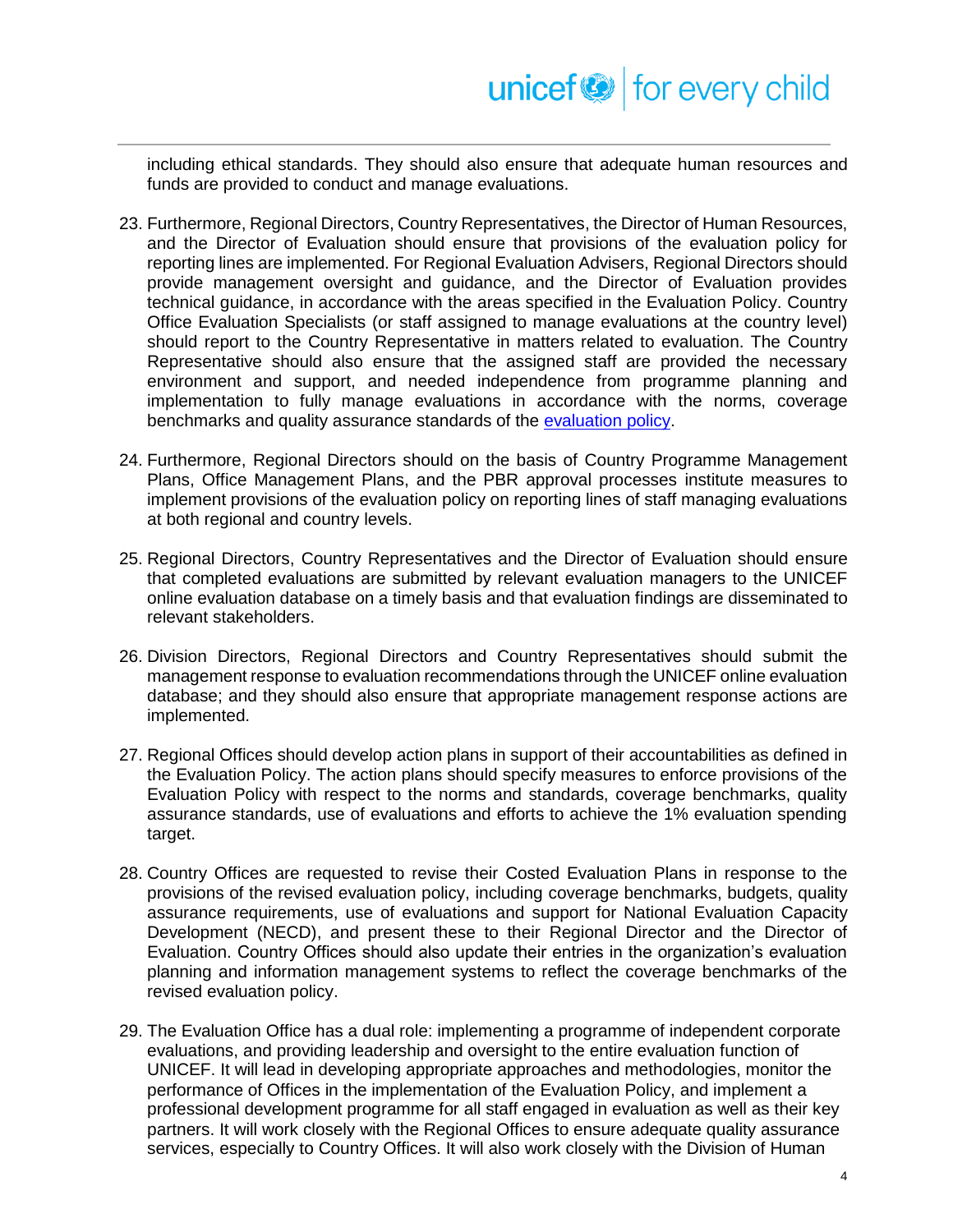Resources on the implementation of the competency framework of the United Nations Evaluation Group.

30. The Global Evaluation Committee, comprised of all Deputy Executive Directors, relevant Divisional Directors, the Director of Internal Audit and Investigations, the Director of the Office of Research and all Regional Directors should continue to create opportunities for the use of evaluation evidence and follow up on the implementation of management responses. Through its regular meetings, the Committee should assist in following up on key evaluation performance information.

### **REVIEW AND REPORTING**

- 31. The Evaluation Office will issue guidance on a revised list of performance indicators for the function by the first quarter of 2019. It will also update and issue new guidance on key components of the policy in 2019.
- 32. Regional Evaluation Advisers share work plans and annual reports with the Evaluation Office, to ensure overall coherence of the evaluation function. The Director of the Evaluation Office will incorporate highlights of evaluation work in the regions into the Annual Report on the Evaluation Function to the Executive Board.
- 33. Country and Regional Offices and Divisions will report on the performance of evaluation in their respective offices through their respective annual reports.
- 34. The Director of Evaluation will monitor and report annually to the Executive Board on the implementation and resourcing of the Evaluation Policy throughout the organization.
- 35. All offices should prepare to engage in an external review of the UNICEF evaluation function in 2022.

## **Special Considerations in Emergency Contexts**

None

## **Transitional Measures**

None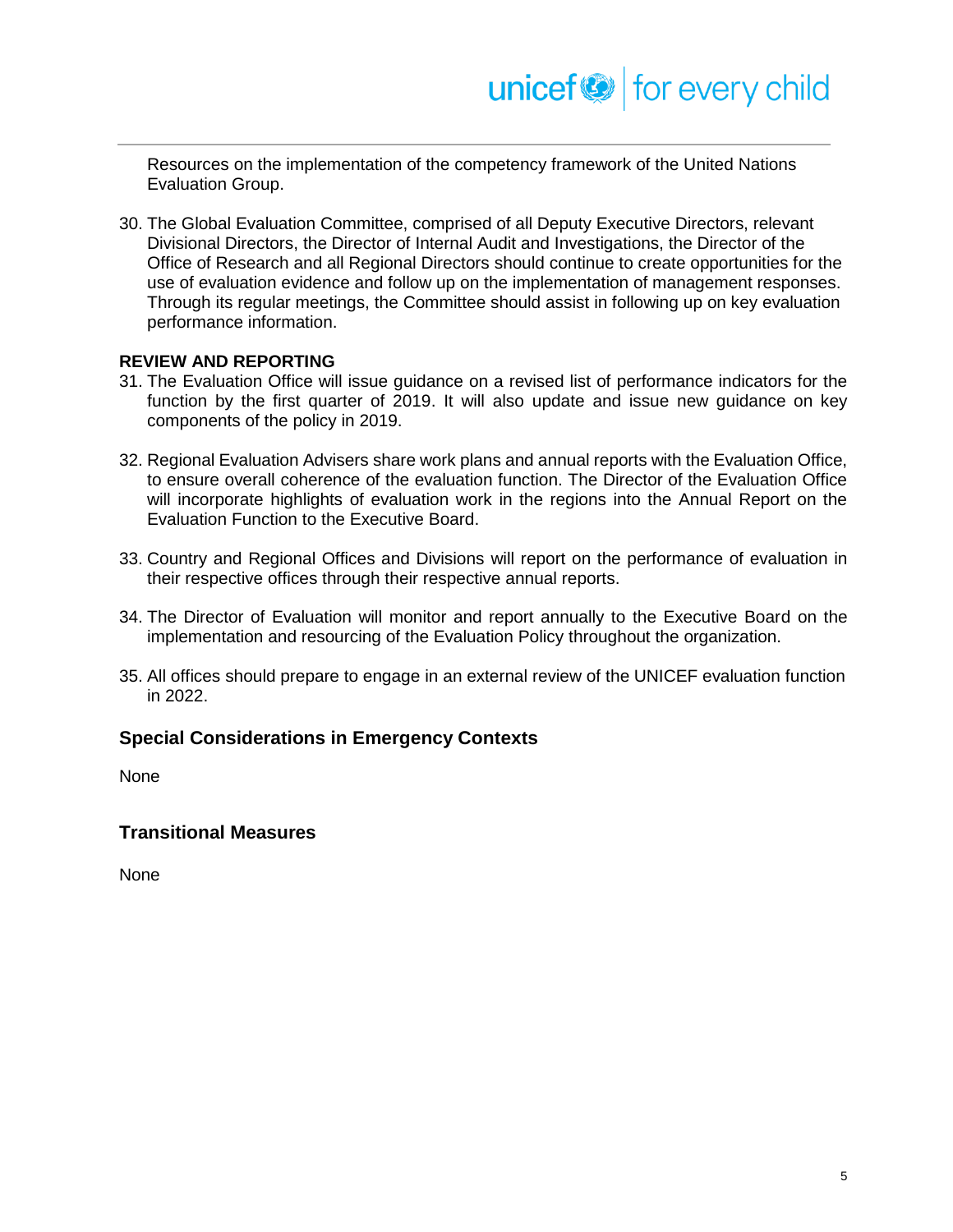# **RISK MANAGEMENT**

| Document Title: UNICEF PROCEDURE ON THE IMPLEMENTATION OF THE 2018 UNICEF<br><b>EVALUATION POLICY</b>                                                                                                              |                                                                                                                                                                                                                            |  |
|--------------------------------------------------------------------------------------------------------------------------------------------------------------------------------------------------------------------|----------------------------------------------------------------------------------------------------------------------------------------------------------------------------------------------------------------------------|--|
| Corporate Risk Category: Results-based Management                                                                                                                                                                  |                                                                                                                                                                                                                            |  |
| <b>Typical Risks</b>                                                                                                                                                                                               | <b>Minimum Expected Mitigation Measures</b>                                                                                                                                                                                |  |
| Offices/Evaluation Staff do not uphold the<br>internationally agreed evaluation norms and<br>standards as described in the Evaluation Policy                                                                       | Offices/Evaluation Staff are to become familiar<br>with the norms and standards as set out in the<br><b>Evaluation Policy</b>                                                                                              |  |
|                                                                                                                                                                                                                    | Offices are to conduct periodic/as needed<br>training/briefings on the norms set out in the<br><b>Evaluation Policy</b>                                                                                                    |  |
| Evaluation staff inadequately cover the prescribed<br>evaluation benchmarks                                                                                                                                        | Evaluation staff are to review and adhere to the<br>evaluation coverage benchmarks set out in the<br>Evaluation Policy at the country, regional and<br>corporate office levels                                             |  |
| Heads of Offices do not link evaluations to their Ensure country programme evaluations country<br>decision-making/office planning schedules in a thematic evaluations and country-led evaluation<br>timely manner. | harmonize with the country programme and<br><b>UNDAF</b> cycles                                                                                                                                                            |  |
|                                                                                                                                                                                                                    | Ensure the schedule for corporate evaluations<br>harmonize with UNICEF planning and budgeting<br>cycles and the mechanisms established by<br>Member States to review progress towards the<br>Sustainable Development Goals |  |
| Offices lack adequate capacity to quality assure Heads of Offices and Evaluation Specialists<br>their evaluation-related work                                                                                      | ensure the provisions of the Evaluation Policy for<br>quality assurance are met.                                                                                                                                           |  |
|                                                                                                                                                                                                                    | Evaluation Office and Regional Offices establish<br>measures to strengthen the capacity of staff to<br>quality assure evaluations managed by Country<br><b>Offices</b>                                                     |  |
|                                                                                                                                                                                                                    | Evaluation Office establishes measures to<br>strengthen the capacity of staff to quality assure<br>evaluations managed by Regional Offices                                                                                 |  |
|                                                                                                                                                                                                                    | Ensure Office work plans and budgets, and review<br>processes are informed by evaluation evidence                                                                                                                          |  |
| Lack of funding for evaluation work may hinder the<br>implementation of evaluation work                                                                                                                            | Evaluation Office advocates for sustained funds<br>commitment for evaluation work<br>Offices plan and identify options towards meeting<br>the target of 1% of programme resources on<br>evaluation                         |  |